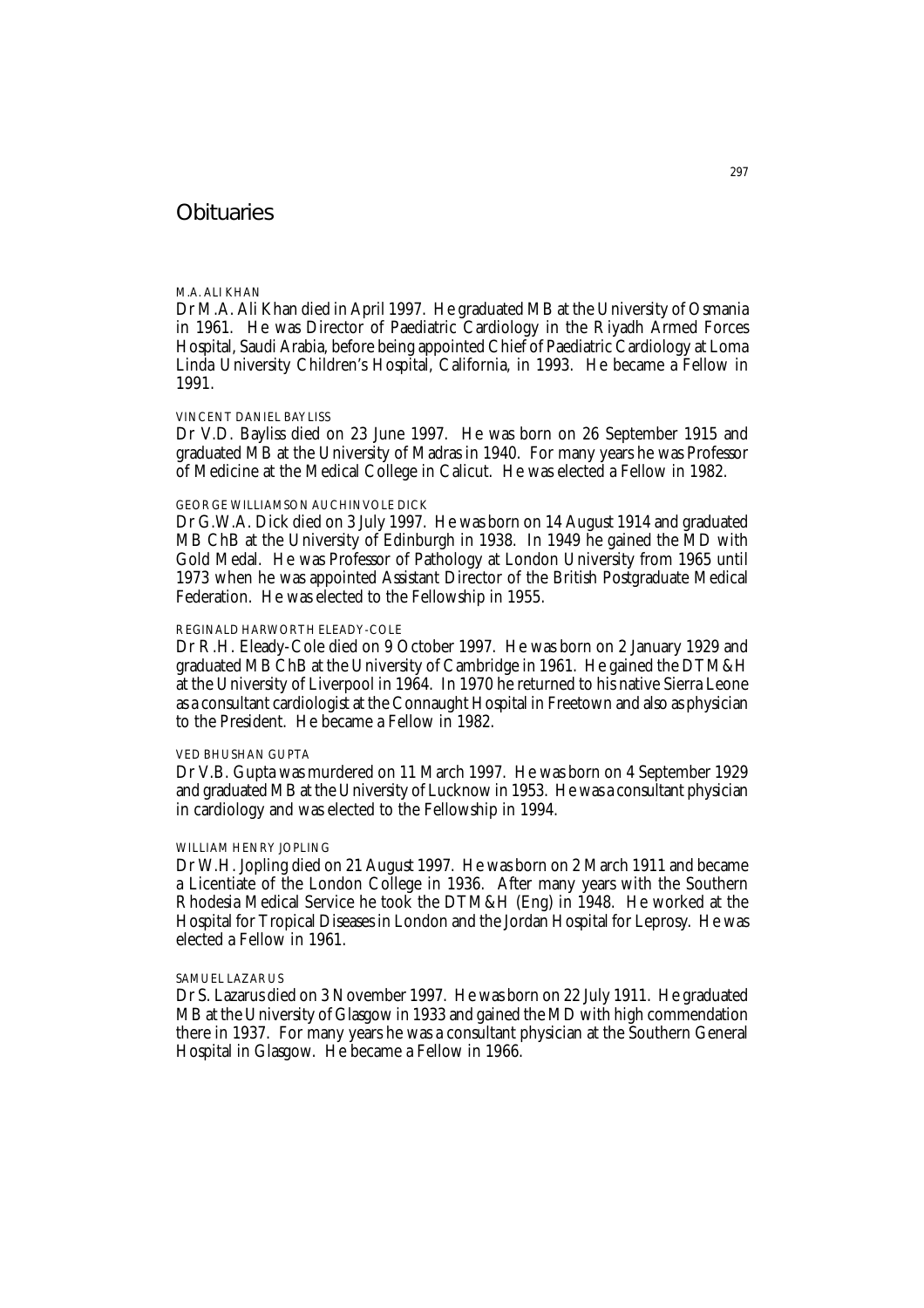#### NAGENDRAM MADANAGOPALAN

Dr N. Madanagopalan died on 29 May 1997 aged 64 years. He graduated MB BS in 1955 at the University of Madras and gained the MD in 1959. He was Professor of Gastroenterology at the Government General Hospital and Madras Medical College for many years and was President of the Indian Society of Gastroenterology from 1975 until 1976. He was elected a Fellow in 1970.

### DESMOND NOEL SCOTT MALONE

Dr D.N.S. Malone died on 22 August 1997. He was born on 12 December 1934 and graduated MB ChB at the University of Edinburgh in 1959. He served in the Royal Canadian Air Force for three years. After returning to this country he specialised in respiratory medicine and was appointed a consultant physician at Milesmark Hospital, Dunfermline. He was elected to the Fellowship in 1975.

#### PHILIP DAVIS MARSDEN

Dr P.D. Marsden OBE died in Brasilia on 4 October 1997. He was born on 7 January 1933 and graduated MB BS at the University of London in 1956. After taking the DTM&H in 1958, he specialised in tropical medicine. He gained the MD in 1965 and became a Fellow in 1971.

#### MARJORIE BEATRICE MORTON

Dr M.B. Morton died on 21 August 1997. She was born on 22 April 1912 and took the Triple Qualification in 1935. She gained the DTM at the University of Liverpool in 1937 and the DObst RCOG in 1947. She was elected to the Fellowship in 1994.

#### STANLEY SEPTIMUS PAVILLARD

Dr S.S. Pavillard died on 24 July 1997. He was born in Las Palmas in the Canary Islands in 1913 and graduated MB ChB at the University of Edinburgh in 1939. During World War II he was captured by the Japanese and wrote about his experiences in a book, *Bamboo Doctor.* He took the DTM&H in 1951 and was elected a Fellow in 1989.

#### ANTHONY ELLIOT RITCHIE

Dr A.E. Ritchie died on 14 September 1997. He was born on 30 March 1915. In 1940 he graduated MB at the University of Edinburgh and gained the MD with Gold Medal. He was appointed Chandos Professor of Physiology at St Andrews in 1948 and became a Fellow of the Royal Society of Edinburgh in 1951, serving on its Council for 22 years. For many years he was secretary and treasurer of the Carnegie Trust for the Universities of Scotland. He was awarded the CBE in 1978 and became a Fellow in 1986.

#### JOHN ALEXANDER ROSS

Dr J.A. Ross died on 3 April 1997. He was born on 25 November 1908 and graduated MA at the University of Cambridge in 1933. After war service he was appointed a lecturer in radiology at the University of Liverpool and a consultant radiologist at the David Lewis Northern Hospital in Liverpool. He was elected a Fellow in 1962.

298